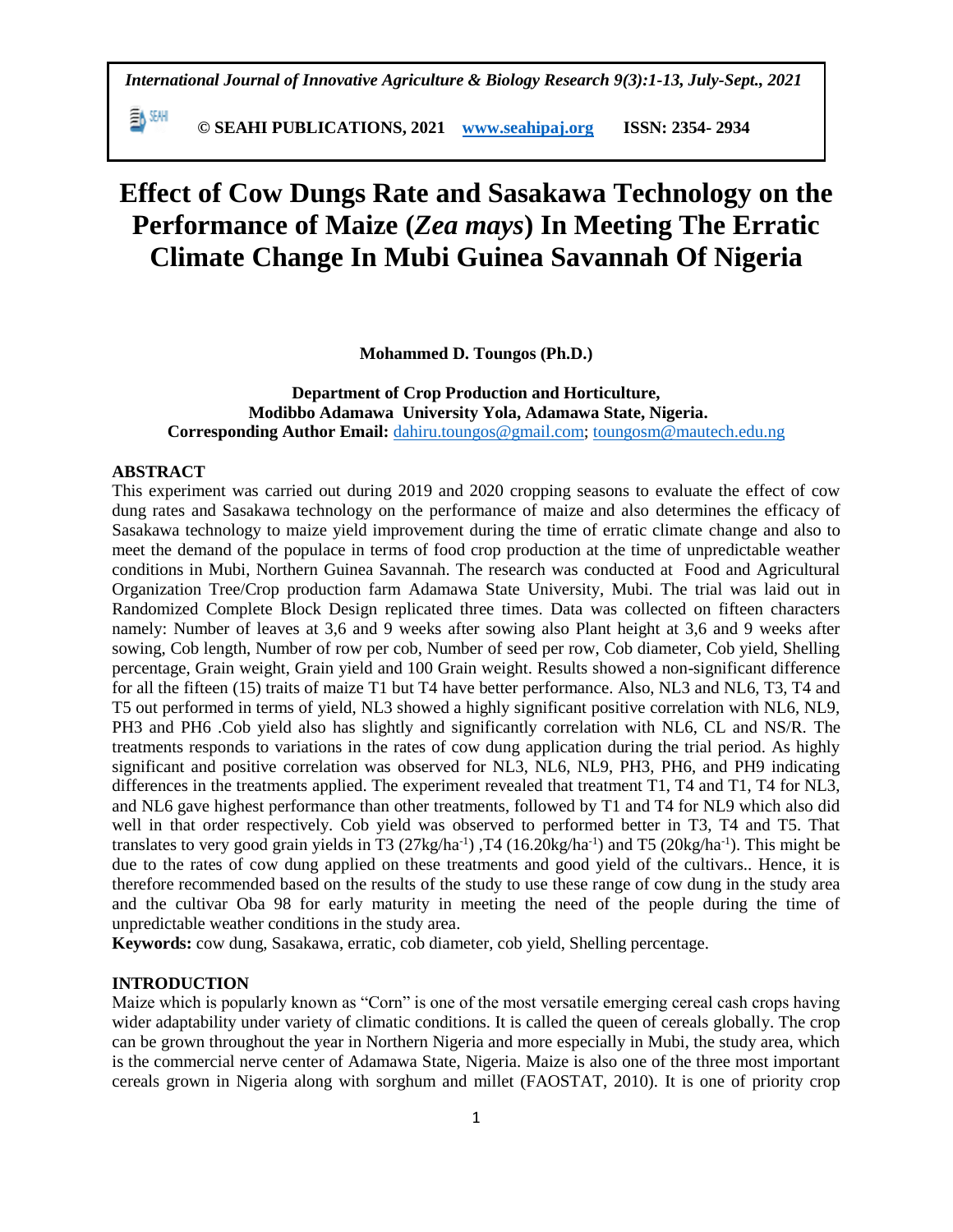under the flagship agricultural programs of the Nigerian government since 2012. Maize is also the most important cereal crop in Sub-Saharan Africa, with rice and wheat; maize, rice and wheat, are one of the three most important cereal crops in the World (FAO, 2007).

Despite the importance and increase in number of farmers to maize production, yield per hectare is still relatively low in the study area due to the unpredictable rains and heavy floods when it occurs as opined by Toungos, 2018. This is in addition to the low organic matter content, low CEC, low water holding capacity and low fertility levels. In order to increase yield during the time of the vagaries of climatic change, coupled with the low yield experienced by the farmers the adaptation of the Sasakawa technology is one of the best options in boosting yield production in Mubi and the environs.

Cow dung are animals waste or faces especially cow ,which are applied and used as fertilizer, it is normally gotten when dried and applied on the farmland. Sasakawa technology uses a system of planting which is 75cm by 20cm where planting is done one seed per hole. It takes into consideration all the agronomic activities involved in maintaining and obtaining higher yield on small area under intensive and prudent management within the shortest possible time.

Climate variability and extremes are already negatively undermining production of major crops in the regions and, without adaptation and practicing the appropriate techniques and technologies, this is expected to worsen as temperatures increase and become more extreme. In many areas, climate extremes have increased in number and intensity, particularly where average temperatures are shifting upwards: very hot days are becoming more frequent and the hottest days are becoming hotter, this leads to lower crop yields and other consequences that undermine food security, FAO (2018). In addition to increasing temperatures and changes in rainfall, the nature of rainy seasons is also changing, specifically the timing of seasonal climate events. The number of extreme climate-related disasters, including extreme heat, droughts, floods and storms, has doubled since the early 1990s, with an average of 213 of these events occurring every year during the period of 1990–2016. This is also prevalent in the Sudano-Sahelian zone, where the study area is located. These harms agricultural productivity contributing to shortfalls in food availability, with knock-on effects causing food price hikes and income losses that reduce people's access to food. (FAO, 2018).

Food security and nutrition indicators can clearly be associated with an extreme climate event, such as a severe drought, that critically challenges agriculture and food production. Timing of sowing and having early maturing variety with proper management can ameliorate the poor yields been experienced by local farmers in Mubi area and the surrounding environments. Of all natural hazards, floods, droughts, herdsmen and storms affect food production the most; especially in Mubi where almost all the trees have been cut down without replacements. Drought, in particular, causes more than 80 percent of the total damage and losses in agriculture, especially for the livestock and crop production subsectors, FAO (2018). If a drought is severe and widespread enough, it can potentially affect national food availability and access, as well as nutrition, thus magnifying the prevalence of undernourishment (PoU) Nationally. The majority of people most vulnerable to climate shocks and natural hazards are the world's 2.5 billion small-scale farmers, herders, fishers and forest-dependent communities, who derive their food and income from renewable natural resources. Climate variability and extremes have the strongest direct impact on food availability, given the sensitivity of agriculture to climate and the primary role of the sector as a source of food and livelihoods for the rural poor.

Hence the use of Sasakawa technology in maize production in order to meet up the demand of the over growing population in the study area becomes necessary.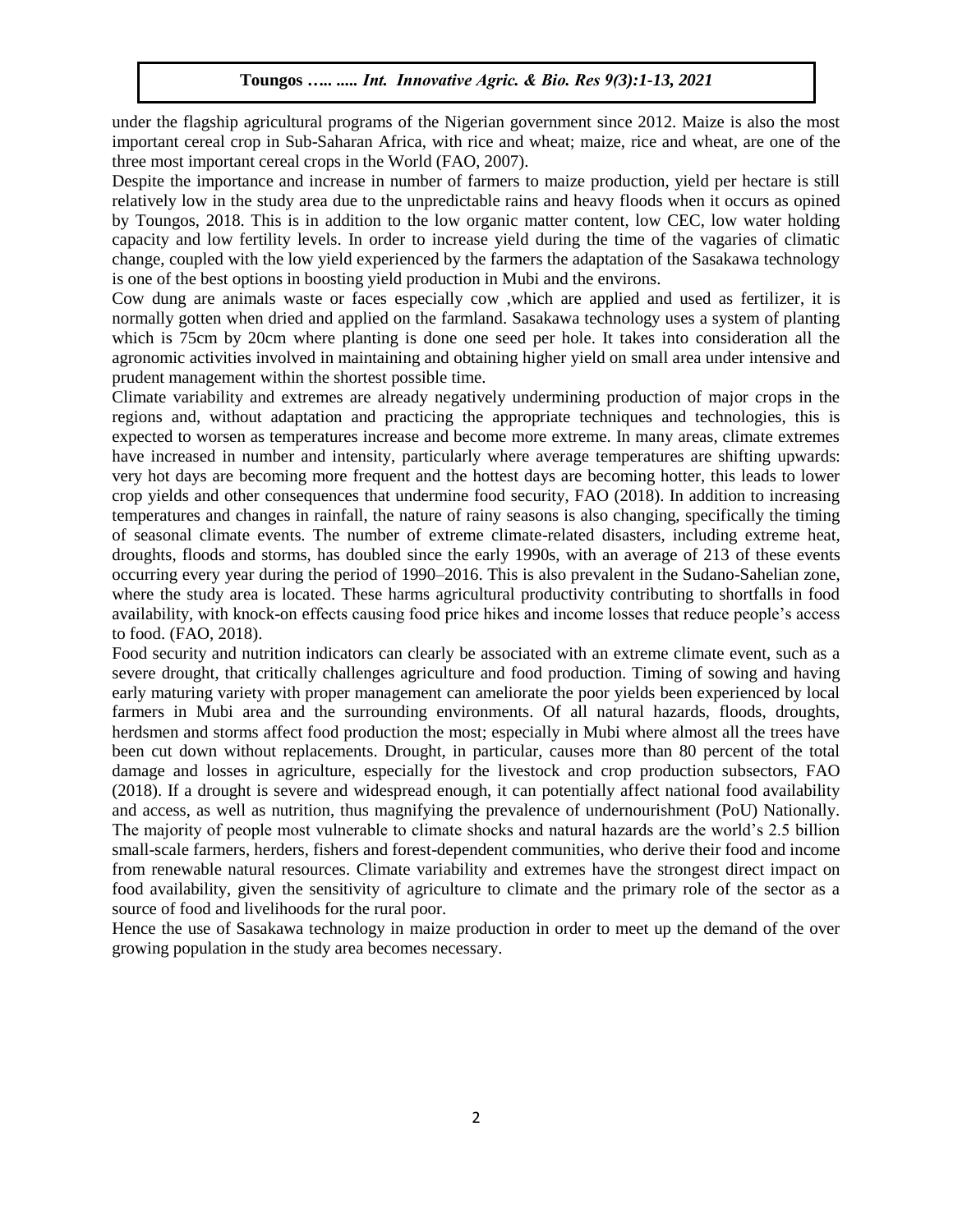Climate variability and extremes are undermining all dimensions of food security: food availability (with losses in productivity that undermine food production and increase food imports); food access (causing spikes in food prices and volatility, especially following climate extremes, income loss for those who depend on agriculture); food utilization and food safety (worsened or reduced dietary consumption, reduced quality and safety of food because of crop contamination, outbreaks of pests and diseases because of rainfall intensity or changes in temperature. Climate variability also puts all aspects of food security at risk: the amount of food produced, people's access to it, people's ability to absorb nutrients and the safety of the food itself are all affected. Direct and indirect climate-driven impacts also have a cumulative effect, leading to a downward spiral of increased food insecurity and malnutrition. But with proper technological management, the effects will be brought to the barest minimum.

As stated, an obvious impact is that climate variability and extremes negatively affect agricultural productivity, in terms of changes in crop yields (the amount of agricultural production harvested per unit of land area), cropping areas (area planted or harvested), or cropping intensity (number of crops grown within a year).In addition, climate variability and extremes also affect food imports as countries try to compensate for domestic production losses. The impacts on production will inevitably translate into loss of income for people whose livelihoods depend on agriculture and natural resources, reducing their ability to access food. Another factor is spikes in food prices and volatility follow climate extremes. Climate anomalies, and in particular extreme events, alter agricultural yields, production and stocks. Impact of high food price volatility pose a major threat to food access, especially in low- and middle-income farmers. The impact of price spikes and volatility not only falls heaviest on the urban poor, but also of small-scale food producers, agriculture laborers and the rural poor who are net food buyers.

Climate variability and extremes also lead to income loss for those whose livelihoods depend on agriculture and natural resources, which then negatively impact food access as households have less resources to purchase food. There is also evidence that climate shocks not only affect the level of income, but affect also the variability of incomes, FAO (2018). More erratic rainfall and higher temperatures along with other extreme events affect the quality and safety of food. Changing climate conditions and extremes such as temperature and humidity can lead to increased contamination of water and food. Climate-related disasters create and sustain poverty, contributing to increased food insecurity and malnutrition as well as current and future vulnerability to climate extremes, Sasakawa 2000. They also have impacts on livelihoods and livelihoods assets – especially of the poor – contributing to greater risk of food insecurity and malnutrition. Prolonged or recurrent climate extremes lead to diminished coping capacity, loss of livelihoods, distress migration and destitution.

The aim of the research is to determine the effect of organic manure on yield and growth of maize using cow dung as manure and the Sassakawa technology of planting (*Zea mays L*) in Mubi and the appropriate dose of organic manure to be used for maximum yield during the time of erratic climate change and also to meet the demand of the populace in terms of food crop production at the time of unpredictable weather conditions in Mubi. The followings are the objectives:

- i. to determine the effect of organic manure on the growth and yield of maize (*zea mays L*.);
- ii. to determine the effect of Sassakawa technology on the growth and yield of Maize (zea mays L)
- iii. to determine the best cultivar(s) that can meet the erratic and unpredictable weather conditions of Mubi with higher yield and
- iv. to recommend the appropriate dosage of organic manure to the farmers.

**Statement of the problem:** People over dependence on inorganic fertilizer such as NPK,UREA and Single super phosphate (SSP) and lack of an adequate rate of cow dung (organic), to be put in place, in order to enable a higher and productive yield, has being a major problem to the performance and growth of crops (maize). Some are also losing confidence in farming due to poor harvest due to unpredictable rainfall.

**Description:** Maize also known as Corn is a monoecious plant with staminate flowers borne on an apical inflorescence (tassel) and with pistilated flowers produced on one or more lateral branches, which develop into grain bearing rachises.(Geraldi 1995) It is a cereal grass widely grown for food and livestock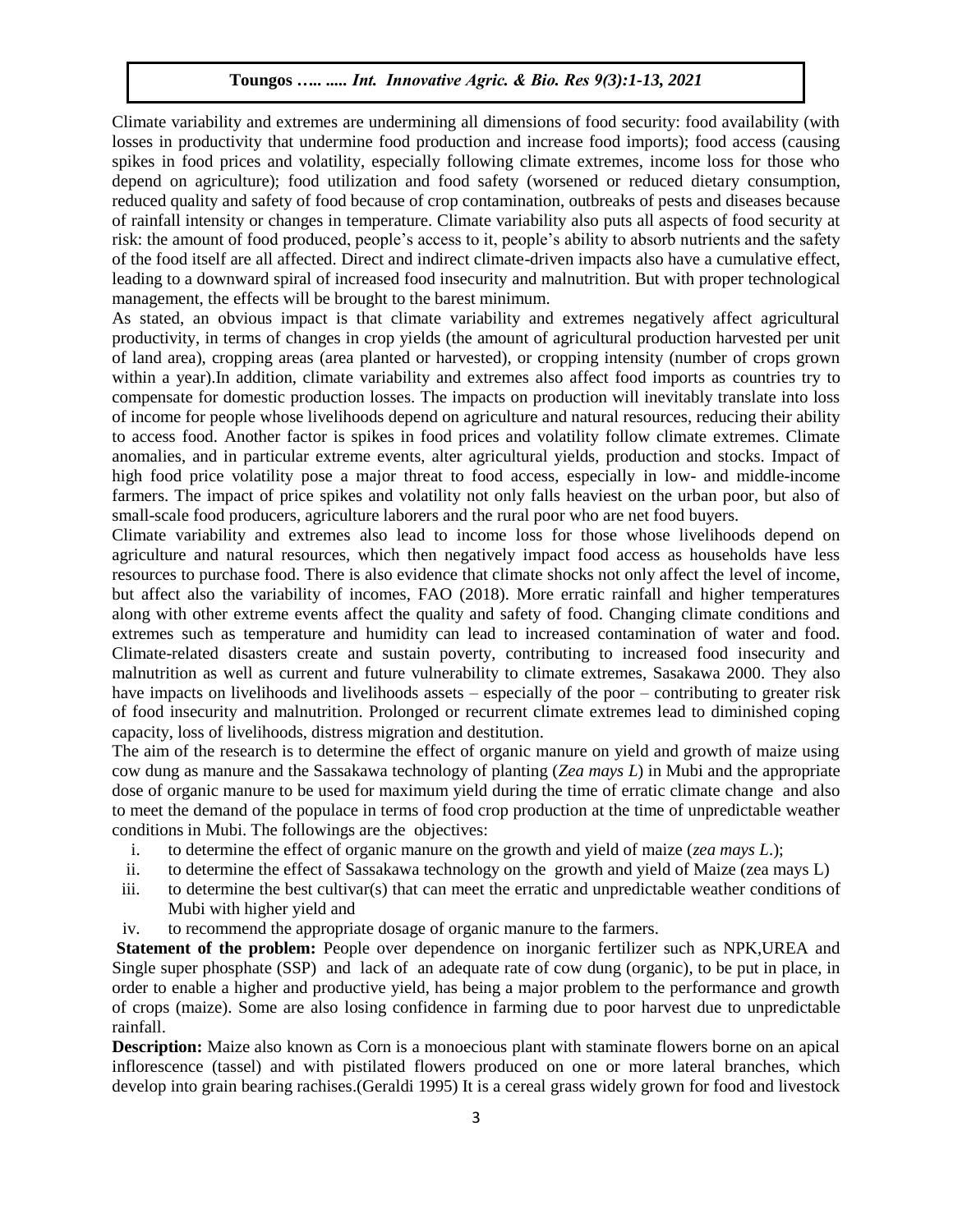fodder. Maize is a monoecious plant which ranks with wheat and rice as one of the world's chief grain crops.

**Morphology:** The maize plant has an erect, solid stem, rather than the hollow one of most other grasses. It varies widely in height, some dwarf varieties being little more than 60cm at maturity, whereas other types may reach a height of 6m or more. The average is 2.4 m. The leaves, which grow alternately, are long and narrow. The main stalk terminates in a staminate (male) inflorescence, or tassel. The tassel is made up of many small flowers termed spikelets, and each spikelet bears three small anthers, which produce the pollen grains, or male gametes. The pistillate (female) inflorescence or ear is a unique structure with up to 1,000 seeds borne on a hard core called the cob. The ear is enclosed in modified leaves called husks. The individual silk fibers that protrude from the tip of the ear are the elongated styles, each attached to an individual ovary. Pollen from the tassels is carried by the wind and falls onto the silks, where it germinates and grows down through the silk until it reaches the ovary. Each fertilized ovary grows and develops into a kernel.(Grogan, C.O 1996)

#### **MATERIALS AND METHODS**

**Description of Study Area:** The experiment was conducted under rain fed conditions at the Food and Agricultural Organization/Tree crop plantation (FAO/TCP) Farm of the Faculty of Agriculture, Adamawa state University, Mubi. Mubi lies within Latitude 100 8'N and 10030 N and Longitude 1310'E and 130 25'E at 696m above sea level is located in the Mubi Northern, Guinea savannah zone of Nigeria with annual rainfall ranges from 700mm-1000mm with peak in July to September (Adebayo and Tukur, 1990)

## **Treatments**

 $T1 = 10kg/ha$  $T2 = 0$ kg/ha  $T3 = 27$ kg/ha  $T4 = 16.20$ kg/ha  $T5 = 20$ kg/ha  $T6 = 5.40$ kg/ha The cow dung was collected in tons and was converted to kg as follows: 0 tons=0kg 5 tons=5.4kg 10 tons=10.80kg 15tons=16.20kg 20 tons=21.60kg 25 tons=27.00kg

# **DATA ANALYSIS**

Data obtained was subjected to analysis of variances and the treatment means were separated using Duncan Multiple Rang Test (SAS, 1993).

**Source of Seed:** The maize Oba 98 was obtained from Mubi main market in Mubi North Local Government of Adamawa State Nigeria.

**Cultural Practice**: The land was cleared, ploughed and leveled, using hand hoe. The cow dungs were applied and incorporated on the plot base of the tones of the plot. Then after two (2) weeks, the areas were marked into blocks and plot in a Randomize Complete Block Design.

**Sowing and spacing**: Sowings were done on 13/07/2019 and 15/07/2020 by dibbling method 2-3 seeds per hole at 75cm within row and 20cm between rows and seedlings were later thinned to one seedling per stand two weeks after emergence.

**Weeds control**: Three hoe weeding were carried out at three weeks, six weeks and night weeks after emergence respectively which ensured that weed competition where kept under control.

**Harvesting:** The cobs were harvested by hand picking when they were ripe and dry.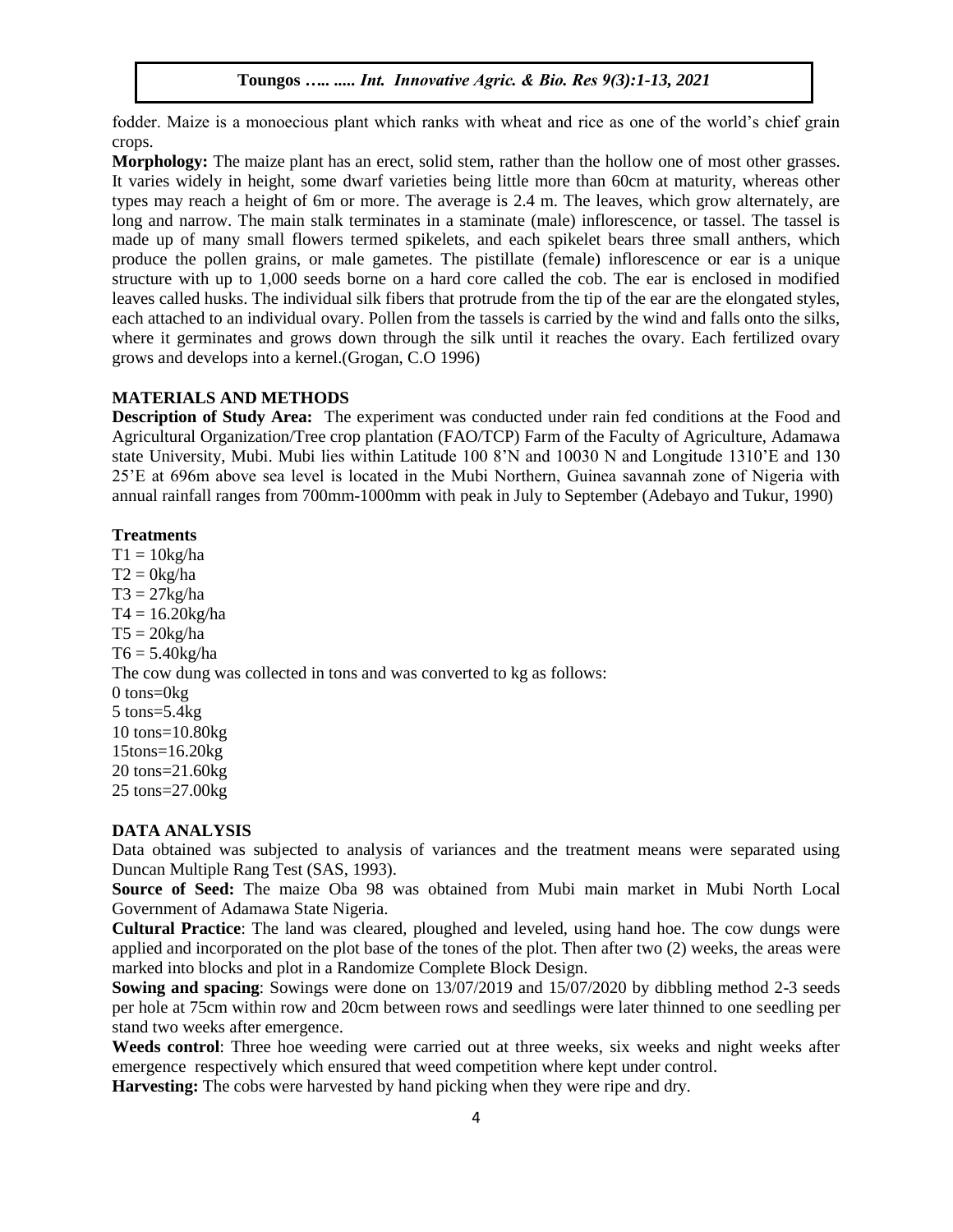**Cob yield weighing:** The cob of the net plot were weighed by weighing balance in kg/ha.

**Data collection:** Data collection started 3 weeks after sowing (WAS). Growth and yield parameters. Recorded at different stages of crop growth and development were, plant height, number of leaves, cob length. Cob diameter, yield per plant, yield per net plot, weight of 100-grain, shelling.

**Plant height(cm):** This was taken from a sample of five randomly selected maize plants within the net plot of each plot .A meter rule was used in measuring the plant height (cm) from the ground level to the topmost growing leaf at 3,6,&9 weeks after sowing(WAS) the average was taken as mean height

**Number of leaves**: Visual counting of leave on five randomly selected plants from the net plot was made at 3, 6 and 9 weeks after sowing (WAS) respectively and the number was recorded for each plant. Then the mean value was calculated for each plot.

**Cob length (cm)**: The length of five randomly de-husked maize plant cobs per plot were selected within the net plot was measured with a meter ruler and the average values were recorded.

**Cob diameter (mm):** This was taken from a sample of five cobs per plot randomly selected from the net plot and measure with a digital venier caliper and the values were recorded

**100 Grain weight (g**): One hundred grains were counted from each net plot and weighed.

**Shelling percentage**: The Shelling percentage of Maize in each net plot was calculated as weight of grain after shelling

# weight of grain after shelling x 100%

cob weight before shelling

**Cob yield**: The weight of cobs from each net plot was taken at harvest and converted to yield per hectare.<br>10,000 $m^2$  × yield percent plot

$$
\frac{1,000m^2 \times \text{yield percent plot}}{\text{net plot size } (m^2)} \text{ Kg}
$$

**Grain yield:** The growth yield from each of the treatment was measured in cm were measured and recorded.

**Number of row per cob:** Five cobs were selected from each plot and numbers of rows per cobs were counted means were determined and recorded.

### **RESULTS**

#### **Mean Values for Fifteen (15) Agronomic Characters of Maize**

The mean square value for agronomic characters of maize is presented in table 1. A non- significant difference was recorded for all the characters during the years under study. The average number of leaves and plant height 3, 6 and 9 weeks after sowing (WAS) respectively, cob length, number of row per cob, number of row per cob, number of seed per row, cob diameter, cob yield, shelling percentage, grain weight, grain yield and hundred grain weight. Even though there were no significant difference statistically, but in practical terms there were differences observed in terms of plants height at 3, 6, and 9 weeks after sowing (WAS), number of leaves, number of seeds per row and seed diameter.

#### **Mean Separation for Rates of cow dungs Among Fifteen (15) Characters of Maize**

The different rates of cow dungs on fifteen (15) agronomic characters of maize are presented in Table 2. At 3, 6 weeks after sowing (WAS), T4 recorded the highest number of leaves (8.27 and 13.47) followed by T1 (7.47 and 13.00) respectively while T5 recorded the lowest leave number (6.60 and 11.33) respectively. At 9 weeks after sowing (WAS), T1 and T3 recorded the highest number of leaves (20.4) and (20.47) respectively is in agreement with the work of Olayinka, K. 2002 and Lakasi *et al* 2005 on organic resource management in maize.

For plant height at 3 and 6 weeks after sowing T4, gave the tallest plant (27.93 and 93.60) respectively. Followed by T1 (26.93 and 78.18) respectively and the least plant height was recorded by T5 (20.17 and 64.80) respectively. At 9 weeks after sowing, T1 (239.67) recorded the tallest height followed by T4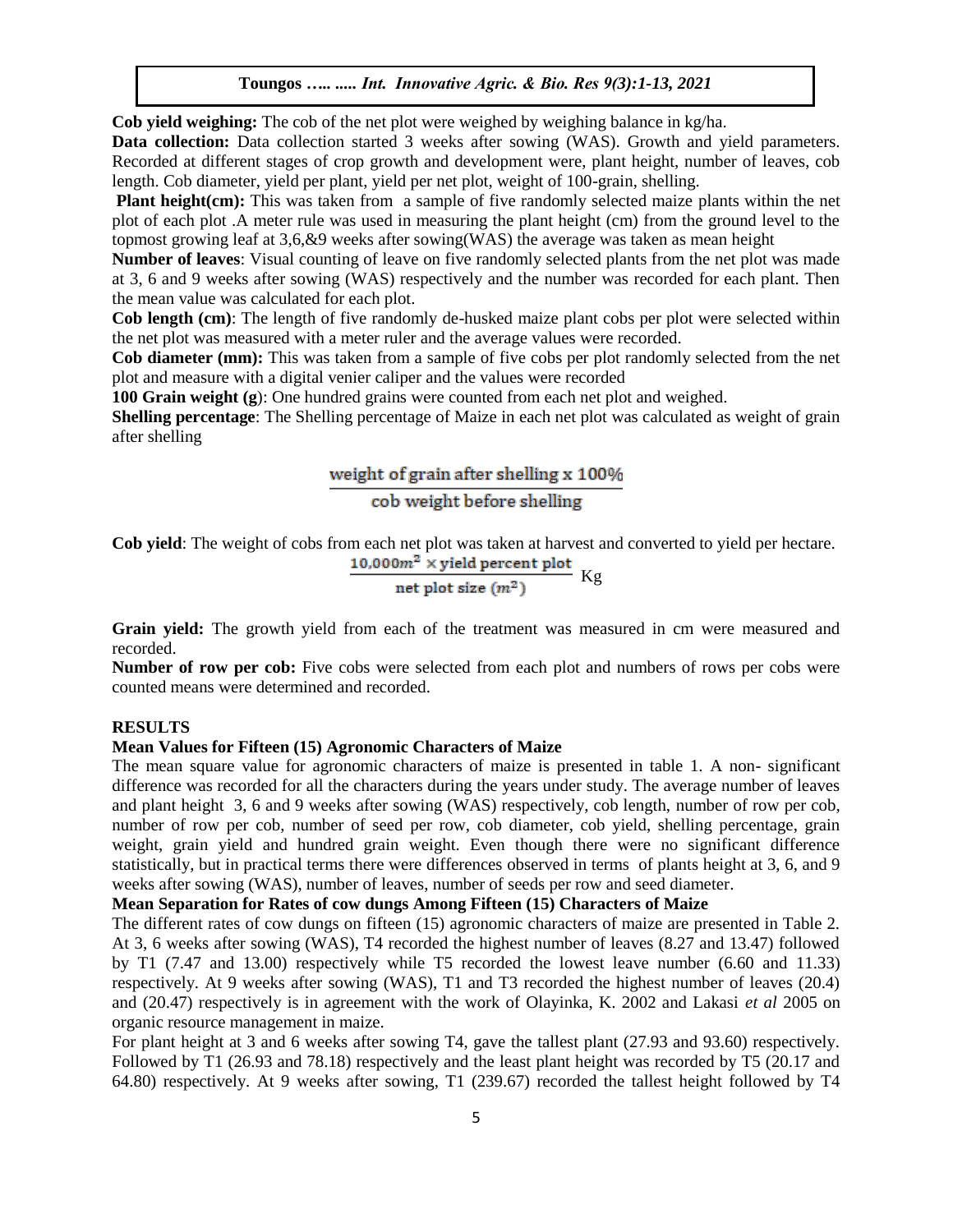(224.33) and T6 (212.67) was the least in plant height. The result is in line with Toungos, M.D, 2018 work on effects of Sasakawa Technology on yield of maize.

For cob length character, T1 recorded longest length character, (15.57) followed by T2 (15.50cm) and the shortest length was T6 (11.93cm). Number of row per cob recorded highest rows per cob recorded highest rows by T6 (14.07) treatment effect but the lowest row per cob was recorded by T2 (13.47). For seed number per row, T1 had the highest seeds per row (34.04) followed by T3 (32.13). Cob diameter character, T1 recorded the widest diameter (44.52) and the least was T2 (40.71). For cob yield trait T3 recorded the highest yield (7778 kg). T4 (82.90) had the most shelling percentage while T2 and T5 recorded the least (5833 and 5833) respectively. For grain weight T3 (2.30) gave the highest weight followed by T4 (2.23) and the least was T2 and T6 (1.70 and 1.70) respectively. Grain yield T3 (6389) had the highest grain yield while the least was recorded by T2 and T6 (4722 and 4722) respectively. For cob grain weight, T1 (31.24) recorded highest weight followed by T3 (30.36) and the lowest was recorded by T2 (26.92). Although all the treatment studied are statistically similar.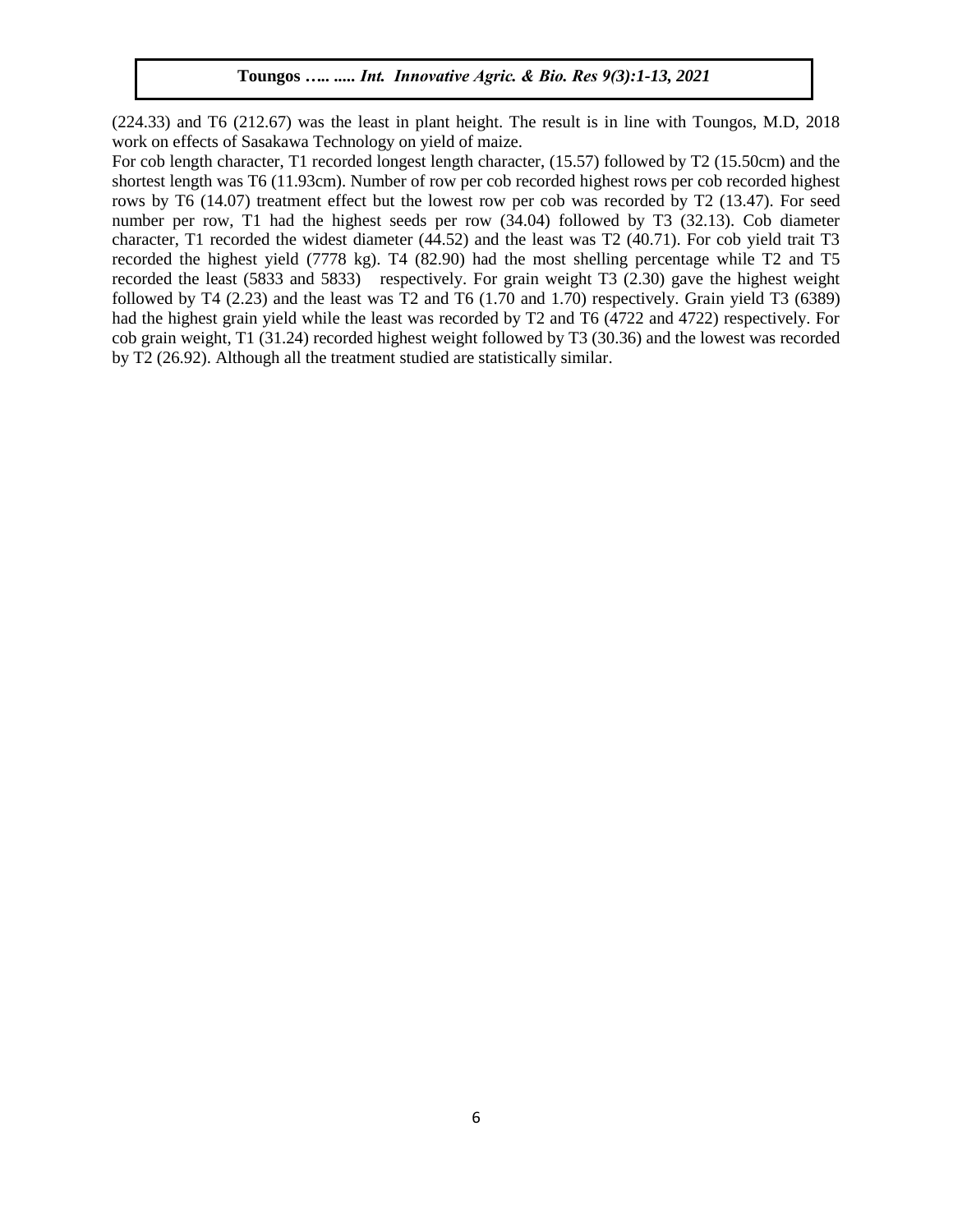| Toungos   Int. Innovative Agric. & Bio. Res 9(3):1-13, 2021 |  |  |  |
|-------------------------------------------------------------|--|--|--|
|                                                             |  |  |  |

| <b>SOURCE</b>  | DF | NL3                | NL6         | NL <sub>9</sub>    | PH <sub>3</sub> | PH <sub>6</sub> | PH <sub>9</sub>                                              | <b>CL</b> | NR/C               | NS/R                         | <b>CD</b>          | <b>CY</b>                | <b>SP</b>           | <b>GW</b>          | GY                       | 100G       |                    |
|----------------|----|--------------------|-------------|--------------------|-----------------|-----------------|--------------------------------------------------------------|-----------|--------------------|------------------------------|--------------------|--------------------------|---------------------|--------------------|--------------------------|------------|--------------------|
| Treatment      | 5  | 1.11 <sup>ns</sup> | $2.65^{ns}$ | $0.79^{ns}$        | $27.33^{ns}$    |                 | $306.71^{\text{ns}}$ 649.43 <sup>ns</sup> 4.21 <sup>ns</sup> |           | $0.44^{ns}$        | $24.23ns$ 7.21 <sup>ns</sup> |                    | 2257389.85 <sup>ns</sup> | 5.88 <sup>ns</sup>  | 0.23 <sup>ns</sup> | 1691541.50 <sup>ns</sup> |            | 9.31 <sup>ns</sup> |
| Replication    | 2  | 1.14 <sup>ns</sup> | $0.09^{ns}$ | 0.14 <sup>ns</sup> | $7.55^{ns}$     | $9.56^{ns}$     | 190.17 <sup>ns</sup> 2.37 <sup>ns</sup>                      |           | 0.17 <sup>ns</sup> | $21.35^{\text{ns}}$          | $0.74^{\text{ns}}$ | 1959031.72 <sup>ns</sup> | 12.15 <sup>ns</sup> | 0.26 <sup>ns</sup> | 1766073.39 <sup>ns</sup> |            | $3.15^{ns}$        |
| Error<br>22.74 | 10 | 0.95               | 2.44        | $2.3^{\circ}$      | 15.77           | 405.24          | 1212.30                                                      |           | 8.49               | 0.53                         | 41.90              | 10.76<br>536571.23       |                     | 5.19               | 0.49                     | 3849414.13 |                    |
| Coefficient of |    | 13.59              | 12.97       | 7.61               | 16.70           | 26.86           | 16.21                                                        | 21.21     | 5.31               | 21.25                        | 7.75               | 33.44                    | 2.80                | 34.19              | 34.64                    |            | 16.60              |
| Variation      |    |                    |             |                    |                 |                 |                                                              |           |                    |                              |                    |                          |                     |                    |                          |            |                    |
| Mean           |    | 7.18               | 12.04       | 19.97              | 23.78           | 74.94           | 214.83                                                       |           | 13.74 13.66        | 30.46                        | 42.32              | 6928.97                  | 81.29               | 2.05               | 5663.53                  |            | 28.73              |

**Table:1 Mean values for 15 Agronomic Characters of Maize** 

NS= Non-significant, NL3= number of leaves 3WAS, NL6= number of leaves at 6WAS, NL9= number of leaves at 9WAS, PH3= plant height at 3WAS, PH6= plant height at 6WAS, number of row/cob, NS/R= number of seed/row, CD= Cob diameter, CY= Cob yield, SP= Shieling percentage, GW= grain PH9= plant height at 9WAS, CL= cob length, NR/C= `1 weight, GY= grain yield, 100GW= 100 Grain weight.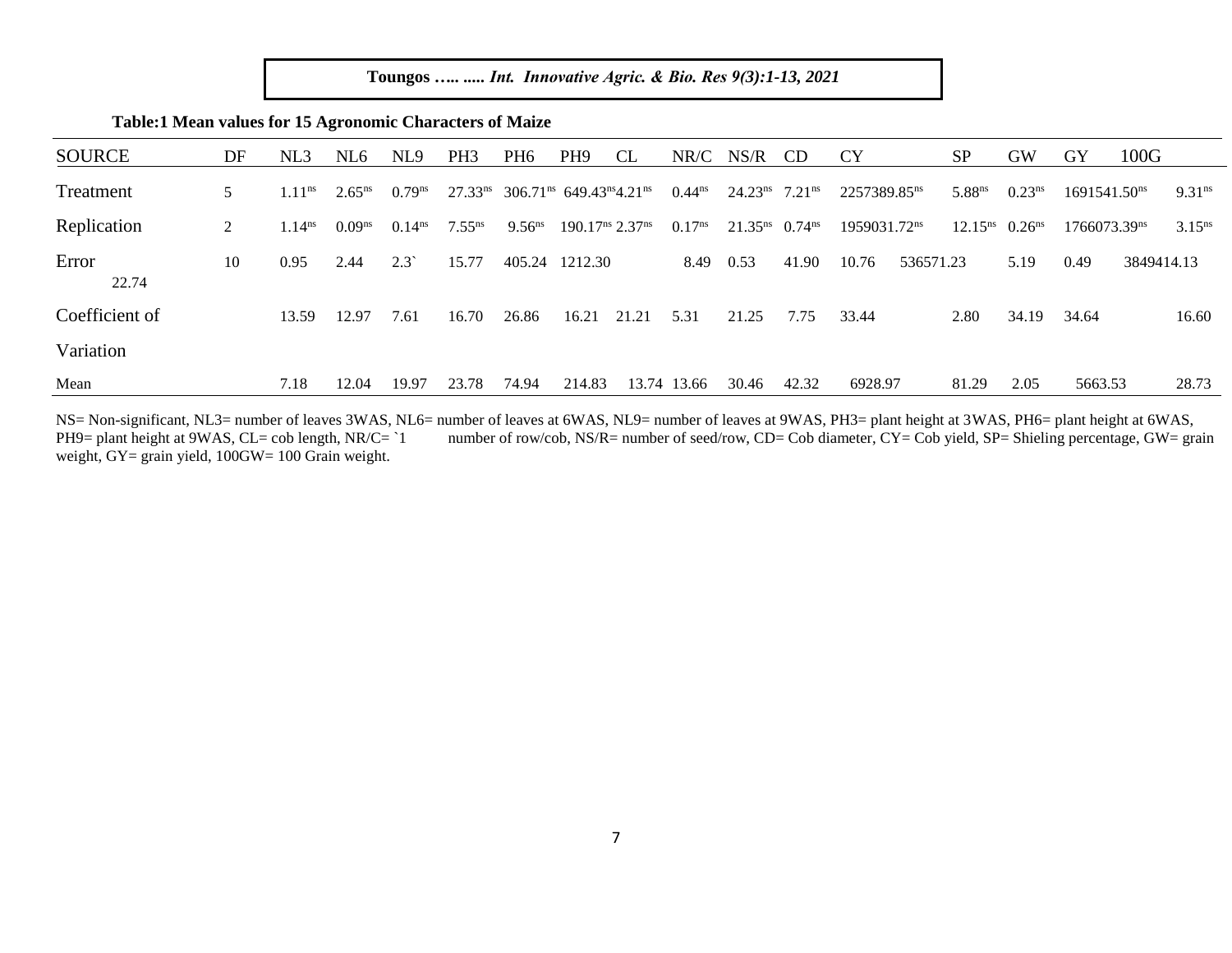| Treatment             | NL3   | NL6    | NL9    | PH <sub>3</sub> | PH <sub>6</sub> | PH <sub>9</sub> | <b>CL</b> | NR/C   | NS/R   | <b>CY</b><br>CD | <b>SP</b> | GW    | GY    | 100GW  |
|-----------------------|-------|--------|--------|-----------------|-----------------|-----------------|-----------|--------|--------|-----------------|-----------|-------|-------|--------|
| T1 10kg/ha            | 7.47a | 13.00a | 20.47a | 26.93a          | 78.13a          | 239.67a         | 15.57a    | 14.00a | 34.40a | 44.52a<br>7222a | 79.18a    | 2.17a | 5833a | 31.24a |
| T <sub>2</sub> 0kg/ha | 6.80a | 11.57a | 19.20a | 23.17           | 71.73a          | 206.67a         | 15.50a    | 13.47a | 29.00a | 40.71a<br>5833a | 80.87a    | 1.70a | 4722a | 26.92a |
| $T3$ 25kg/ha          | 6.87a | 11.47a | 20.47a | 22.50           | 72.07a          | 205.67a         | 14.23a    | 13.87a | 32.13a | 44.00a<br>7778a | 82.10a    | 2.30a | 6389a | 30.36a |
| T415kg/ha             | 8.27a | 13.47a | 20.27a | 27.93a          | 93.60a          | 224.33a         | 13.80a    | 13.77a | 30.60a | 7500a<br>41.62a | 82.90a    | 2.23a | 6204a | 28.92a |
| $T520$ kg/ha          | 6.60a | 11.33a | 19.80a | 20.17a          | 64.80a          | 200.00a         | 13.40a    | 13.50a | 30.60a | 41.57a<br>7407a | 82.32a    | 2.20a | 6111a | 27.37a |
| T6 5kg/ha             | 7.07a | 11.40a | 19.63  | 21.97a          | 69.33a          | 212.67a         | 11.93a    | 14.07a | 26.00a | 41.48a<br>5833a | 80.37a    | 1.70a | 4722a | 27.56a |

# **Table 2: Effect of Cow Dungs Rate among 15 Characters of Maize**

T1= treatment level of cow dung at 10 kg/ha, T2= treatment level of cow dung at 0kg/ha, T3= treatment level of cow dung at 0.8 kg/ha, T4= treatment level of cow dung at 10 kg/ha, T4= treatment level of cow dung at 15kg/ha, T5= treatment level of cow dung at 20kg/ha, T6= treatment level of cow dung at 5kg/ha.

NS= Non-significant, NL3= number of leaves 3WAS, NL6= number of leaves at 6WAS, NL9= number of leaves at 9WAS, PH3= plant height at 3WAS, PH6= plant height at 6WAS, PH9= plant height at 9WAS, CL= cob length, NR/C= number of row/cob, NS/R= number of seed/row, CD= Cob diameter, CY= Cob yield, SP= Shieling percentage, GW= grain weight, GY= grain yield, 100GW= 100 Grain weight.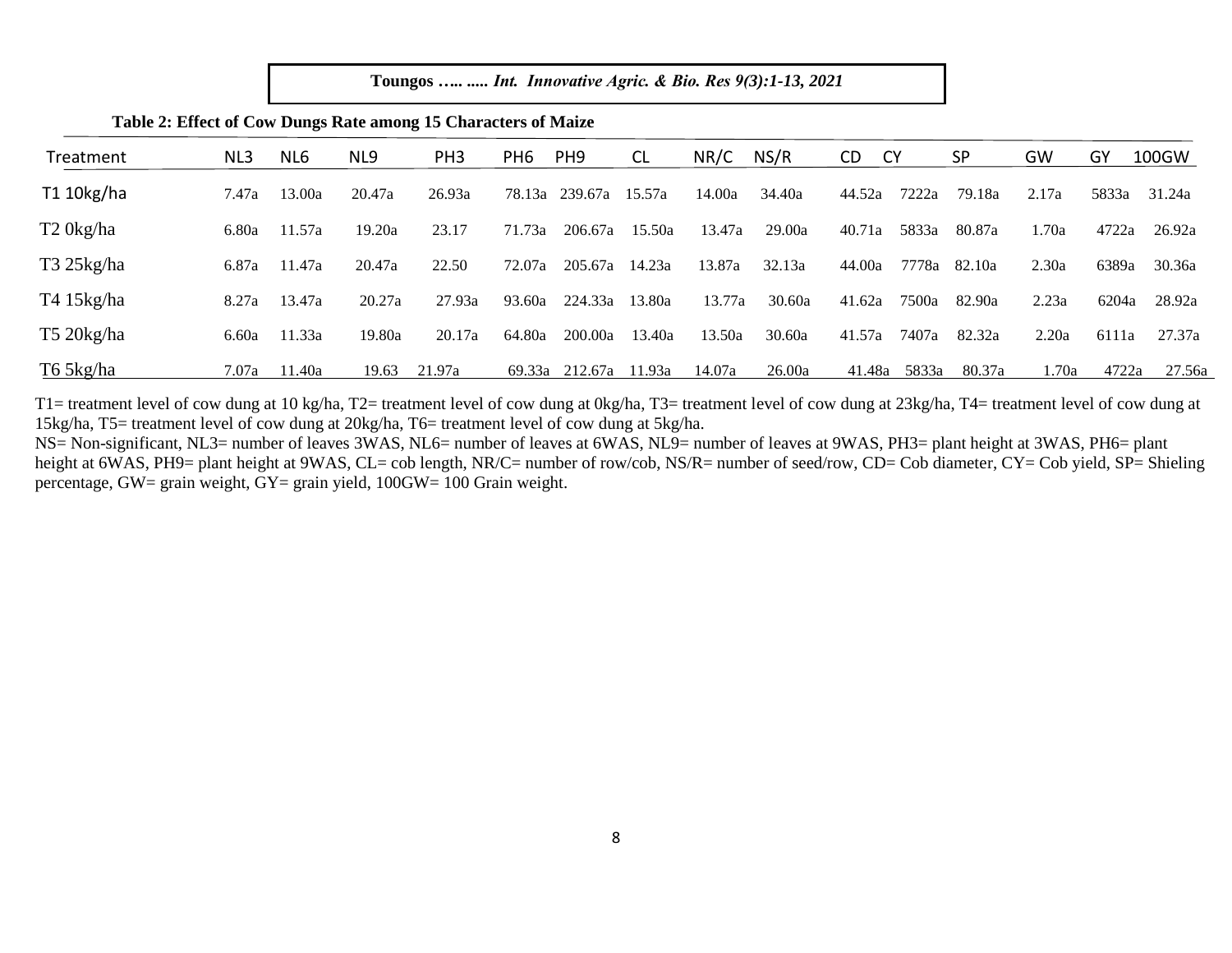# **Correlation Coefficient among fifteen (15) agronomic characters of maize**

The correlation coefficient among fifteen (15) agronomic characters of maize studied is presented in Table 3. Number of leaves at three weeks after sowing had a highly significant and positive correlation with number of leaves at six (6) weeks after sowing  $(0.547^{**})$  plant height at 3,6 and 9 weeks after sowing  $(0.6610^{**}, 0.6215^{**}, \text{ and } 0.6648^{**})$  respectively.

For the number of leaves at six (6) weeks after sowing, NL9 (0.6180\*\*), PH3 (0.7929\*\*), PH6 (0.898\*\*), PH9 (0.6945<sup>\*\*</sup>), NS/R (0.5518<sup>\*\*</sup>) and CY (0.5487<sup>\*\*</sup>) had high significant and positive correlation coefficient and a significant difference was recorded. For CL (0.4842\*), GN (0.5283\*), G1 (0.5297\*) and 100 GN (0.4848\*). A highly significant and positive correlation was recorded for PH6 (0.5642\*) PH9 (0.6213\*\*), CL (0.7570\*\*), NS/R (0.8077\*\*), CD (0.7253\*\*), CY (0.8444\*\*), GW (0.8197\*\*), GY  $(0.8267**)$  and 100 GW  $(0.5441**)$ . A significant and highly significant positive correlation was recorded for CD (0.4543\*) and PH6 (0.8456\*\*), PH9 (0.6506\*\*) and 100 GW (0.5711\*\*). Similarly, PH6 had a significant difference with GN  $(0.5075^*)$ , GY  $(0.5345^*)$  and 100 GW  $(0.5075^*)$  and a highly significant positive correlation was recorded for PH9 (0.6211\*\*) NS/R (0.5002\*\*) and CY (0.5478\*\*). A highly significant positive correlation coefficient was recorded for CL (0.7665<sup>\*\*</sup>), NS/R (0.8170<sup>\*\*</sup>), CD (0.7477\*\*), CY (0.6394\*\*). For CL traits, a significant positive correlation was recorded for NR/C  $(0.4835^{**})$ , and NS/R  $(0.9685^*)$ , CD  $(0.9011^*)$  and 100 GW  $(0.6698^{**})$ . NR/C had a highly positive significant correlation for CD (0.7219\*\*). A highly significant and positive correlation coefficient was recorded for CD (0.5649\*\*), CY (0.8467\*\*), GW (0.8227\*\*), GY (0.8346\*\*) and 100 GW (0.6334\*\*). In the same vein, CD had a highly significant and positive correlation for CY  $(0.7435**)$ , GW  $(0.7004**)$ , GY  $(0.7158**)$  and 100 GW  $(0.7567**)$ . For CY trait a highly positive significant correlation was recorded for GW (0.9933\*\*), GY (0.0074\*\*) and 100 GW (0.5437\*\*). For SP a significant and positive correlation coefficient was recorded for GW had a significant correlation with 100 GW (0.4833\*) and GY (0.9971\*\*). For GY trait a significant and positive correlation was recorded for 100 GW  $(0.5030^*)$ .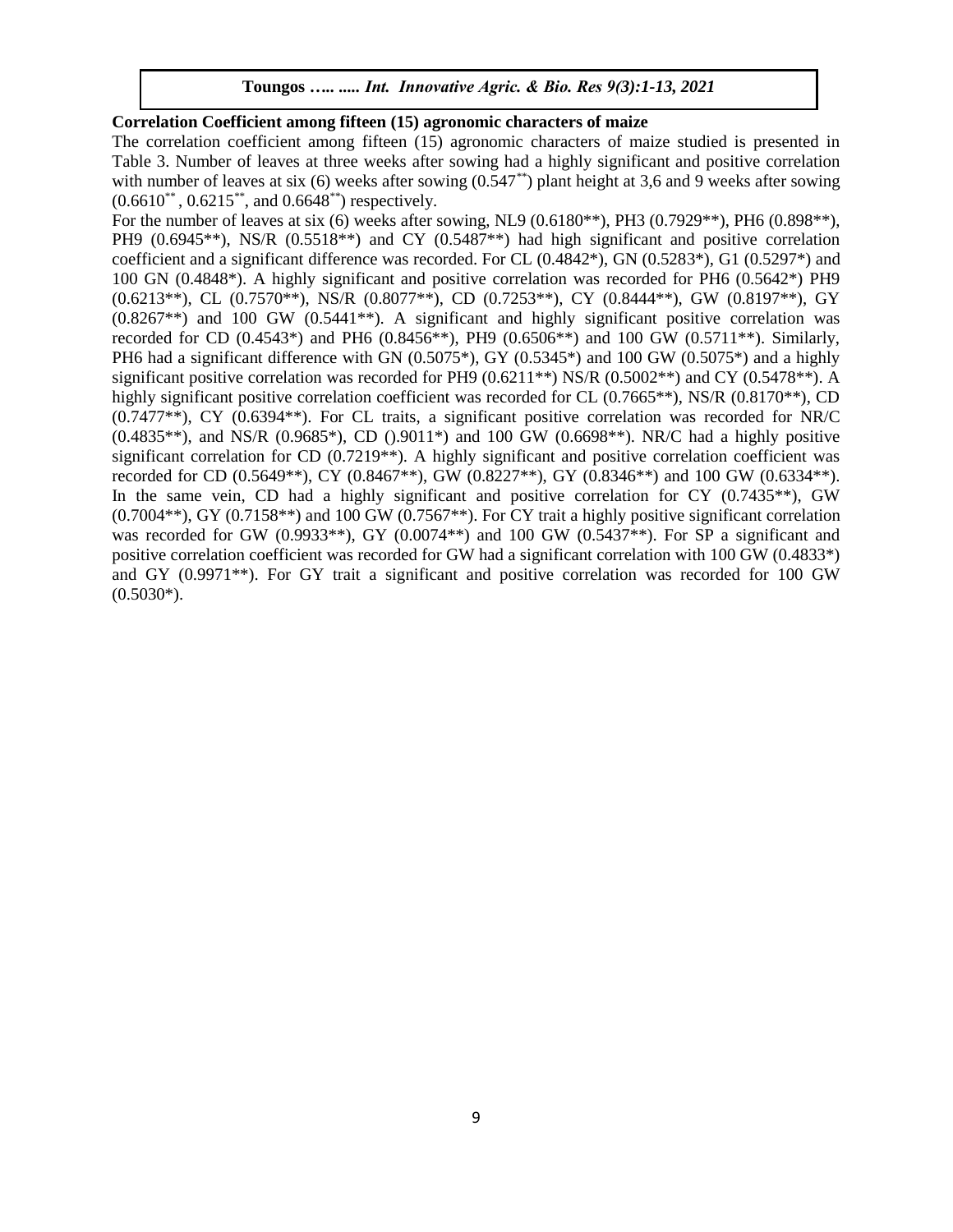**Table: 3 Correlation Coefficient Among 15 Agronomic Characters of Maize Studied**

|                 | NL3 | NL6 | NL <sub>9</sub>             | PH <sub>3</sub> | PH <sub>6</sub>     | PH <sub>9</sub>                           | <b>CL</b>            | NR/C                                          | NS/R                        | CD                                       | <b>CY</b>                          | <b>SP</b>                                                                  | <b>GW</b>                       | GY                                                              | 100GW                       |
|-----------------|-----|-----|-----------------------------|-----------------|---------------------|-------------------------------------------|----------------------|-----------------------------------------------|-----------------------------|------------------------------------------|------------------------------------|----------------------------------------------------------------------------|---------------------------------|-----------------------------------------------------------------|-----------------------------|
| NL3             |     |     | $0.7001^{**}$ $0.5475^{**}$ | $0.6610**$      |                     | $0.6215**0.6648**$                        | 0.3120 <sup>ns</sup> | $-0.0992$ <sup>ns</sup>                       | 0.4262 <sup>ns</sup>        |                                          | $0.2492^{ns}$ $0.3710^{ns}$        | $-0.601ns$                                                                 |                                 | $0.3467ns$ 0.3544 <sup>ns</sup> 0.4233 <sup>ns</sup>            |                             |
| NL <sub>6</sub> |     |     | $0.6180**$                  | $0.7929**$      | $0.8987**$ 0.6945** |                                           | $0.4842*$            | $-0.0409$ <sup>ns</sup>                       | $0.5578**$                  |                                          |                                    | $0.3888^{ns}$ $0.5487^{**}$ -0.0105 <sup>ns</sup>                          | $0.5283*$                       | $0.5297^*$                                                      | 0.4848                      |
| NL <sub>9</sub> |     |     |                             |                 |                     | $0.4211^{ns}$ $0.5642^{**}$ $0.6213^{**}$ | $0.7570**$           | $0.3931^{ns}$ $0.8077^{**}$                   |                             | $0.7253**$ 0.8444** 0.1401 <sup>ns</sup> |                                    |                                                                            |                                 | $0.8197**$ $0.8267**$                                           | $0.5441**$                  |
| PH <sub>3</sub> |     |     |                             |                 | $0.8456**$          | $0.6506**$                                | 0.4178 <sup>ns</sup> | $0.1751ns$ 0.4242 <sup>ns</sup>               |                             |                                          |                                    | $0.4543^*$ $0.3654^{\text{ns}}$ $-0.1166^{\text{ns}}$ $0.3526^{\text{ns}}$ |                                 | $0.3397^{ns}$                                                   | $0.5711***$                 |
| PH <sub>6</sub> |     |     |                             |                 |                     | $0.6211**$                                | 0.4306 <sup>ns</sup> | $0.0758$ <sup>ns</sup> $0.5002$ <sup>**</sup> |                             |                                          | $0.4101ns$ 0.5474 <sup>**</sup>    | $0.1375^{ns}$ $0.5318^*$                                                   |                                 | $0.5345^*$                                                      | $0.5075^*$                  |
| PH <sub>9</sub> |     |     |                             |                 |                     |                                           | $0.7665**$           |                                               | $0.3814^{ns}$ $0.8170^{**}$ |                                          | $0.7477**$ 0.6178**                |                                                                            | $-0.1207ns$ 0.5823              |                                                                 | $0.5957^{**}$ $0.6394^{**}$ |
| CL              |     |     |                             |                 |                     |                                           |                      | $0.4835*$                                     | $0.9485**$                  |                                          | $0.9011^{**}$ $0.7883^{**}$        |                                                                            |                                 | $-0.0096^{\text{ns}}$ $0.7510^{\text{**}}$ $0.7652^{\text{**}}$ | $0.6698**$                  |
| NR/C            |     |     |                             |                 |                     |                                           |                      |                                               | $0.3910^{\text{ns}}$        |                                          | $0.7219^{**}$ 0.4255 <sup>ns</sup> |                                                                            |                                 | $-0.1635^{ns}$ 0.4082 <sup>ns</sup> 0.3994 <sup>ns</sup>        | $0.4171$ <sup>ns</sup>      |
| NS/R            |     |     |                             |                 |                     |                                           |                      |                                               |                             | $0.5649**$                               | $0.8467**$                         |                                                                            | $0.1418ns$ 0.8227 <sup>**</sup> | $0.8346**$                                                      | $0.6334**$                  |
| CD              |     |     |                             |                 |                     |                                           |                      |                                               |                             |                                          |                                    | $0.7435^{**} - 0.0750^{ns}$ $0.7064^{**}$ $0.7158^{**}$                    |                                 |                                                                 | $0.7567**$                  |
| <b>CY</b>       |     |     |                             |                 |                     |                                           |                      |                                               |                             |                                          |                                    |                                                                            |                                 | $0.3848^{\text{ns}}$ $0.9933^{\text{**}}$ $0.0074^{\text{**}}$  | $0.5437**$                  |
| <b>SP</b>       |     |     |                             |                 |                     |                                           |                      |                                               |                             |                                          |                                    |                                                                            | $0.4615^*$                      | 0.4470 <sup>ns</sup>                                            | $-0.2982$ <sup>ns</sup>     |
| <b>GW</b>       |     |     |                             |                 |                     |                                           |                      |                                               |                             |                                          |                                    |                                                                            |                                 | $0.9971***$                                                     | $0.4833*$                   |
| <b>GY</b>       |     |     |                             |                 |                     |                                           |                      |                                               |                             |                                          |                                    |                                                                            |                                 |                                                                 | $0.5030*$                   |
| 100GW           |     |     |                             |                 |                     |                                           |                      |                                               |                             |                                          |                                    |                                                                            |                                 |                                                                 |                             |

\* and\*\*= significant values, ns= non-significant

NL3= number of leaves 3WAS, NL6= number of leaves at 6WAS, NL9= number of leaves at 9WAS, PH3= plant height at 3WAS, PH6= plant height at 6WAS, PH9= plant height at 9WAS, CL= cob length, NR/C= number of row/cob, NS/R= number of seed/row, CD= Cob diameter, CY= Cob yield, SP= Shieling percentage, GW= grain weight, GY= grain yield, 100GW= 100 Grain weight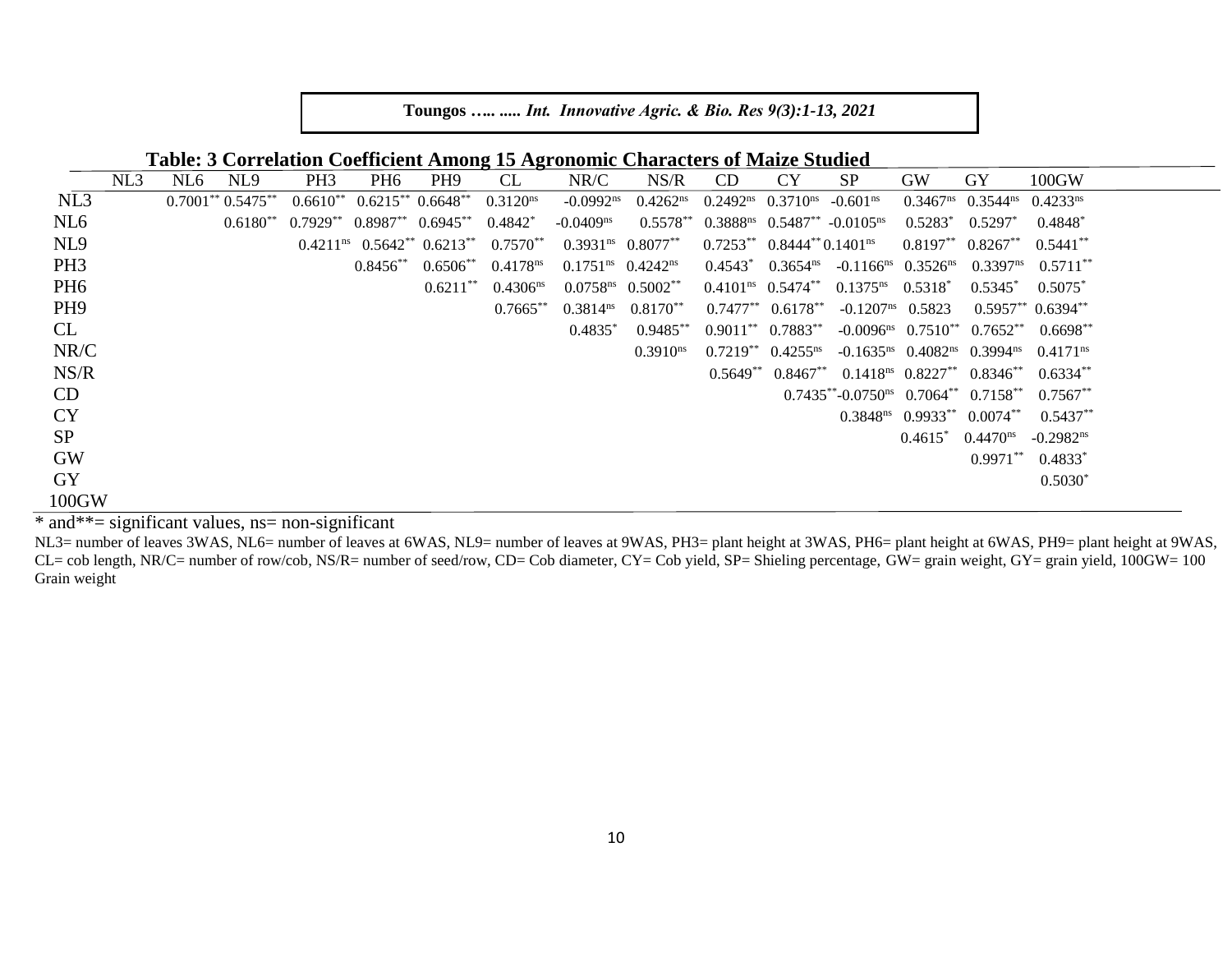## **DISCUSSIONS**

#### **Mean Square Value for Fifteen (15) Agronomic Characters of Maize**

A non-significant difference was observed for all the traits evaluated. This agrees to the findings of Adepetu, *et al* 2005 that several organic materials such as cow dung and refuse compost have been recommended to subsistence farmers in West Africa as a soil amendment to increase crop yield.

## **Mean Separation Rates of Cow Dung Among Fifteen (15) Characters of Maize**

The different rates of cow dungs on maize evaluated reveled a similarly for NL3, Nl6 and NL9, although at NL3 and NL9, T4 recorded the highest, (0.27 and 13.47) respectively followed by T1 (7.41 and 13.00) respectively. At NL9 T1 and T3 recorded highest (20.47 and 20.47) respectively. The least was T2 (19.20) the result conformed with Reijntias *et al* (1992) and Adepetu *et al* (2005) remarked that the downward trend in food production should prompt farmers to amend the soil with different materials in order to enhance growth and yield of crops .

Similarly, for PH3 and PH6, T4 recorded the tallest plant (27.93cm and 93.60cm) respectively followed by T1 (26.93cm and 78.18cm) respectively while the shortest plant was recorded by T5 (20.17cm and 64.80cm) respectively. For PH9, T1 was the tallest plant (239.67cm) followed by T4 (224.33cm) while the shortest was T5 (224.33cm) while the shortest was T5 (200.00cm). This result is in line with the findings of Taninu *et al* (2007). Lakasi *et al* (2005) reported that this is advantageous if the organic materials added to the soil mineralize to release nutrients slowly and the rate of nutrient mineralization increase as the plant growth progresses as the plant matured, it is expected that a good soil would have released adequate nutrients for optimum plant growth. For cob length, the result revealed non-significant difference statistically. Although T1(15.57 cm) recorded highest length followed by T2(15.50cm) and the least was T6(11.93cm).A non-significant differences was observed for NR/C, although T6 had the highest NR/C(14.07cm)while the least was T2(13.47cm). For NS/R, T1(34.40cm) had the highest NS/R, followed by T3(32.13cm) and the least was recorded by T6(26 00cm). For cob diameter, T1(44.52cm) had the widest CD and the least was T2(40.71cm). The work agrees with the findings of Olayinka et at 2009 on effects of poultry manure on the performance of maize. Although there is no significant difference statistically among the treatment although T3 (7778kg) gave the highest CY and the least were T2 and T6 (5833kg and 5833kg) respectively. For CP character T4 b (82.90) recorded the highest yield followed by T5 (82.32) and the lowest yield was recorded by T1 (79.18). Grain weight had T3 (2.30) while T4 was followed by T2 and T3 (1.70 and 1.70) respectively. For grain yield T3 had the highest (6389) followed by T4 (6204) while the least was T2 and T6 (4722 and 4722) respectively. 100 Grain weight recorded the highest by Y1 (31.24) owed by T3 (30.36) and the least was T2 (26.92).

#### **Correlation Coefficient among 15 Agronomic Maize**

From the results, number of leaves at 3 weeks after sowing highly and significantly correlated positively with Nl6 (0.7001<sup>\*\*</sup>) NL9 (0.6648<sup>\*\*</sup>), PH3 (0.6610<sup>\*\*</sup>), PH6 (0.6215<sup>\*\*</sup>), PH9 (0.6648<sup>\*\*</sup>) for NL6 recorded highly significant and positive correlation with NL9 (0.6180\*\*), PH3 (0.7929\*\*) and CY (0.5487\*\*) and a significant difference for CL (0.4842\*), GN (0.5283\*), GN (0.5297\*) and 100 GN  $(0.4848^*)$ . For NL9 a highly significant and positive correlation with PH6  $(0.5642^{**})$ , PH9  $(0.6213^{**})$ , CL (0.7570\*\*), NS/R (0.8077\*), CD (0.7253\*\*), GY (0.8267\*\*) and 100 GN (0.5441\*\*) that indicates cow dung has a high impact on maize production in the study area even though the rest of the traits recorded non- significant difference. PH3 also recorded a highly and positive significant difference with PH6  $(0.8456**)$ , PH9  $(0.6506**)$  and 100 GW  $(0.577**)$ , and a significant difference and positive correlation with PH9 (0.6211\*\*), NS/R (0.5002\*\*) and CY (0.5474\*\*) and a significant difference was recorded for GN (0.5318\*), GY (0.5345\*) and 100GN (0.5075\*). PH9 also recorded a highly significant and positive correlation with CL (0.7665\*\*), NS/R (0.8170\*\*), CD (0.7477\*\*), CY (0.6178\*\*), GY (0.5957\*\*) and 100 GW (0.6394\*\*), GL trait recorded positive and highly significant correlation with NS/R (0.9485\*\*), CD (0.9011\*\*), CY (0.7883\*\*) GW (0.75110\*\*), GY (0.7652\*\*) and 100 GW  $(0.6698**)$ . A negative non-significant difference was recorded for SP  $(-0.1635<sup>ns</sup>)$  but a highly significant positive correlation was recorded with CD  $(0.7219**)$  CY  $(0.8467**)$ , GW  $(0.8227**)$ , GY  $(0.8346**)$ and 100 GW (0.6334\*\*). CD had highly significant and positive correlation 2with CY (0.7435\*\*), GW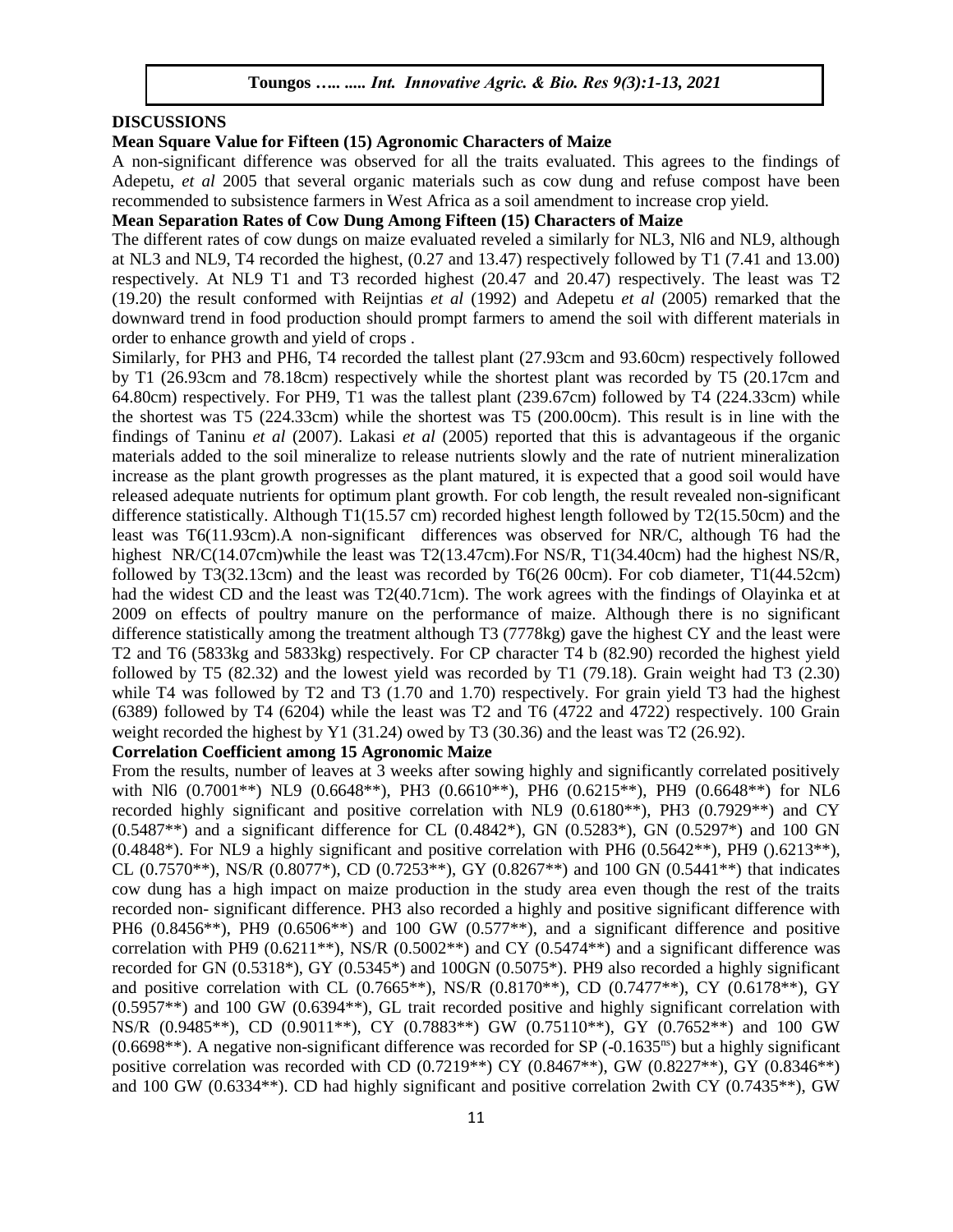$(0.7064**)$ , GY  $(0.7158**)$  and 100 GW  $(0.7561**)$ . For CY character, a highly significant and positive correlation with GW (0.9933\*\*), GY (0.0074\*\*) and 100 GW (0.5437\*\*). SP also had a significant and positive correlation with GW (0.4615\*\*) GW recorded a highly positive significant correlation with GY  $(0.9971^{**})$  and a significant difference with 100 GW  $(0.4833^*)$ . For GY trait a significant difference was recorded for 100 GW (0.5030\*).

#### **Summary**

An experiment was conducted during the raining seasons of 2019 and 2020 on effect of cow dung rates and Sasakawa technology on performance of maize and also determines the efficacy of Sasakawa technology to maize yield improvement during the time of erratic climate change and also to meet the demand of the populace in terms of food crop production at the time of unpredictable weather conditions in Mubi, Northern Guinea Savannah Zone of Nigeria. The research was conducted at Food and Agricultural Organization Tree/crop Production Farm (FAO/TCP) Adamawa State University, Mubi. Fifteen (15) agronomical traits were studied , NL3, NL6, NL9, PH3, PH6, PH9, CL, NR/C, NS/R, CD, CY, SP, GW, and 100 GW. The results were subjected to analysis of variance and mean were obtained using Duncan's Multiple Range Test. Results reveled the effect of cow dung rates at different treatments at T1, T4, and T1, T4 at NL3, NLC, and NL6 outperformed other treatments during the trail. Even though, T3, T4, and T5 have better cob yield than the outperformed ones. In the same vein, T3, T4, and T5 had better performance and also highly significant and positive correlation was recorded for NL3 with NL6, NL9, PH3, PH6 and PH9 during the period under study. This might not be unconnected with the rates of cow dung applied on the different treatments that outperformed in terms of cob yield which translate into total yield per area and the early maturing cultivar of Oba 98.

# **CONCLUSION**

Even though the results indicated non-significant difference for all the characters studied, but differences were observed in terms of cob weight and yield on the treatments. The treatments also responds to variations in the rates of cow dung application during the trial period. As highly significant and positive correlation was observed for NL3, NL6, NL9, PH3, PH6, and PH9 indicating differences in the treatments applied. Climate variability and extremes are undermining all dimensions of food security: food availability. Climate variability also puts all aspects of food security at risk: the amount of food produced, people's access to it, people's ability to absorb nutrients and the safety of the food itself are all affected. Direct and indirect climate-driven impacts also have a cumulative effect, leading to a downward spiral of increased food insecurity and malnutrition. But with proper technological management, such as the Sasakwa Technology and early maturing cultivars such as Oba 98, the effects will be brought to the barest minimum.

#### **RECOMMENDATION**

The experiment revealed that treatment T1, T4 and T1, T4 for NL3, and NL6 gave highest performance than other treatments, followed by T1 and T4 for NL9 which also did well in that order respectively. Cob yield was observed to performed better in T3, T4 and T5. That translates to very good grain yields in T3  $(27\text{kg/ha}^{-1})$ , T4  $(16.20\text{kg/ha}^{-1})$  and T5  $(20\text{kg/ha}^{-1})$ . This might be due to the rates of cow dung applied on these treatments. Hence, it is therefore recommended based on the results of the study to use these range of cow dung in the study area and cultivar Oba 98 for early maturity. Further research is also recommended to be done in this area for adoption by farmers and adopting more cultivars for early maturity in meeting the need of the people during the time of unpredictable weather conditions in the study area.